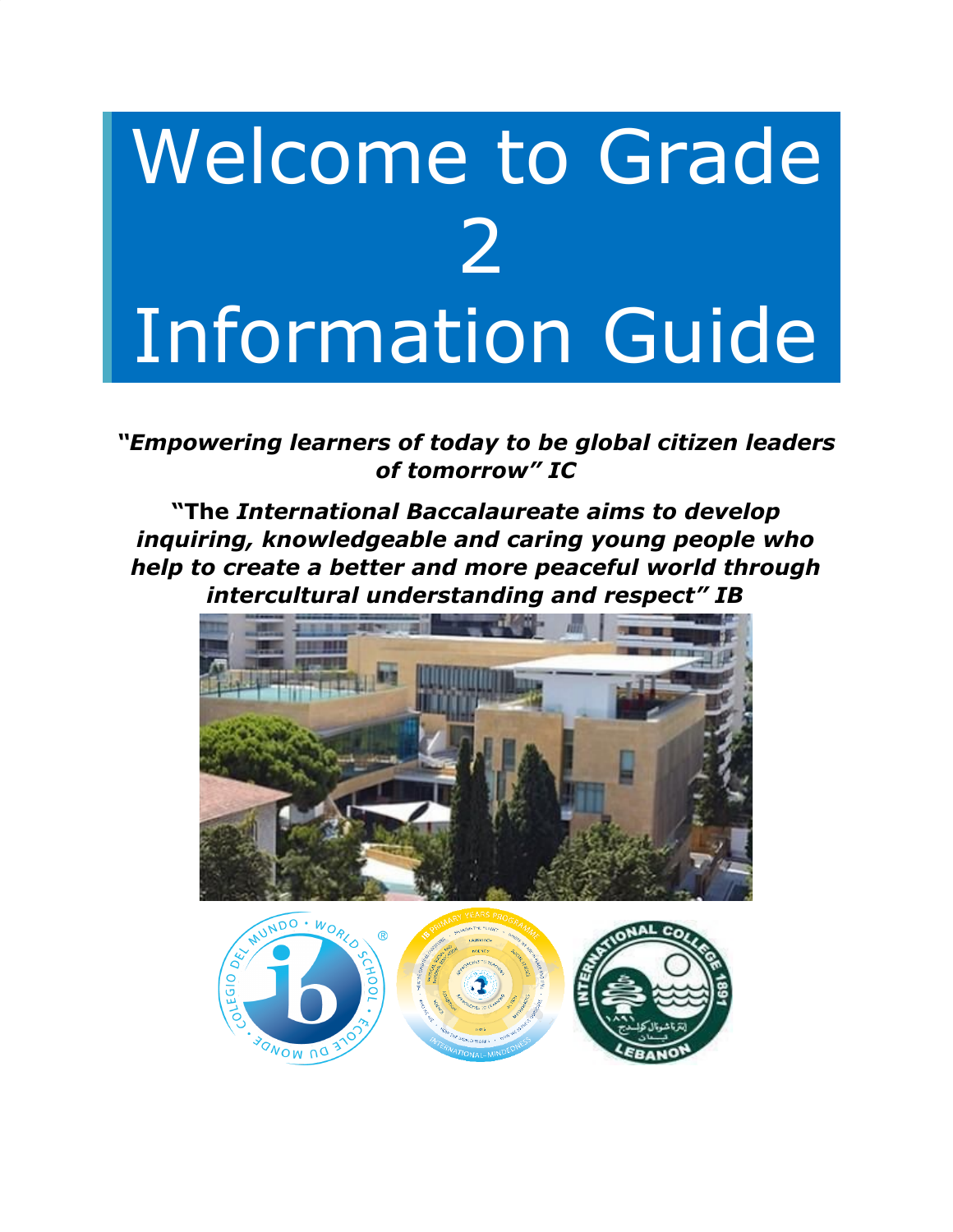### **2019-2020 School Year**

### Program of Inquiry in Grade 2

| Transdisciplinary Who we are<br>Theme |                                                                                                                                                                                                                                                       | Where we are in place and time                                                                                                                                                                                                                                                                                               | How we express ourselves                                                                                                                                                | How the world works 2<br>Oct. 7th to Nov. 21st                                                                                                                                                                                                                                                                                                                                                         | How we organize ourselves 4<br>NJan. 13th to Feb.21st                                                                                                                                                                          | Sharing the planet 3<br>Nov. 25th to Jan. 10th                                                                                                                                                                                                                                                 |
|---------------------------------------|-------------------------------------------------------------------------------------------------------------------------------------------------------------------------------------------------------------------------------------------------------|------------------------------------------------------------------------------------------------------------------------------------------------------------------------------------------------------------------------------------------------------------------------------------------------------------------------------|-------------------------------------------------------------------------------------------------------------------------------------------------------------------------|--------------------------------------------------------------------------------------------------------------------------------------------------------------------------------------------------------------------------------------------------------------------------------------------------------------------------------------------------------------------------------------------------------|--------------------------------------------------------------------------------------------------------------------------------------------------------------------------------------------------------------------------------|------------------------------------------------------------------------------------------------------------------------------------------------------------------------------------------------------------------------------------------------------------------------------------------------|
|                                       | An inquiry into the nature<br>of the self; beliefs and<br>values; personal, physical,<br>mental, social and spiritual<br>Including families, friends,<br>communities, and cultures ;<br>rights and responsibilities;<br>what it means to be<br>human. | An inquiry into orientation in place and<br>fime; personal histories; homes and<br>journeys: the discoveries, explorations<br>and migrations of humankind; the<br>health; human relationships relationships between and the<br>interconnectedness of individuals and<br>civilizations, from local and global<br>perspectives | An inquiry into the ways in<br>which we discover and<br>express ideas, feelings,<br>nature, culture, beliefs and<br>reflect on, extend and enjoy<br>dur creativity; our | An inquiry into the natural world An inquiry into the<br>and its laws; the interaction<br>between the natural world<br>(physical and biological) and<br>values; the ways in which we human societies; how humans<br>use their understanding of<br>scientific principles; the impact<br>appreciation of the aesthetic, of scientific and technological<br>advances on society and on the<br>environment | interconnectedness<br>of human made systems and<br>communities:<br>the structure and function of<br>organizations;<br>societal decision making:<br>economic activities<br>and their impact on humankind<br>and the environment | An inquiry into rights<br>and responsibilities in<br>the struggle to share<br>finite resources with<br>other people and with<br>other living things;<br>communities and the<br>relationships within and<br>between them; access to<br>equal opportunities;<br>peace and conflict<br>resolution |
| Central Idea                          | Our individual<br>characterístics can<br>make a contribution to<br>our community                                                                                                                                                                      | Exploring history and geography<br>contribute to people's<br>understanding of their identity                                                                                                                                                                                                                                 | People manipulate<br>materials to express their<br>creativity                                                                                                           | Earth's predictable patterns<br>determine the behavior of<br>living things                                                                                                                                                                                                                                                                                                                             | Cities have special<br>characteristics that make<br>them unique                                                                                                                                                                | All living things go<br>through a process of<br>change                                                                                                                                                                                                                                         |
| An inquiry into                       | · What makes a person<br>significant<br>· Factors that<br>influence our choice<br>of relationships<br>· Our responsibilities<br>as role models                                                                                                        | · The geographical characteristics<br>and history of the place we<br>come from<br>· How aspects of our history and<br>geography shape our identity<br>· The interconnectedness between<br>national identity and heritage                                                                                                     | The characteristics of<br>different materials<br>· Manipulation of<br>materials to serve new<br>purposes<br>· Our understanding of<br>these creative<br>achievements    | · Natural Cycles<br>(day/night, seasons)<br>- Patterns in Earth's<br>natural cycles (sun,<br>moon, gravity)<br>- Assessing the impact of<br>natural cycles on living<br>things                                                                                                                                                                                                                         | · The natural features of<br>cities<br>· Similarities and<br>differences between<br>cities<br>· Features that make cities<br>special                                                                                           | · Life cycles<br>· How various<br>developmental<br>stages impact the<br>needs of living<br>things (food<br>groups)<br>· Interdependence<br>of various living<br>things                                                                                                                         |

### **Languages**

#### **English**

English is our shared language of instruction and communication. In a PYP school, the focus is not just on learning language in isolation, but also on the application of language skills across the subject areas and throughout the Programme of Inquiry.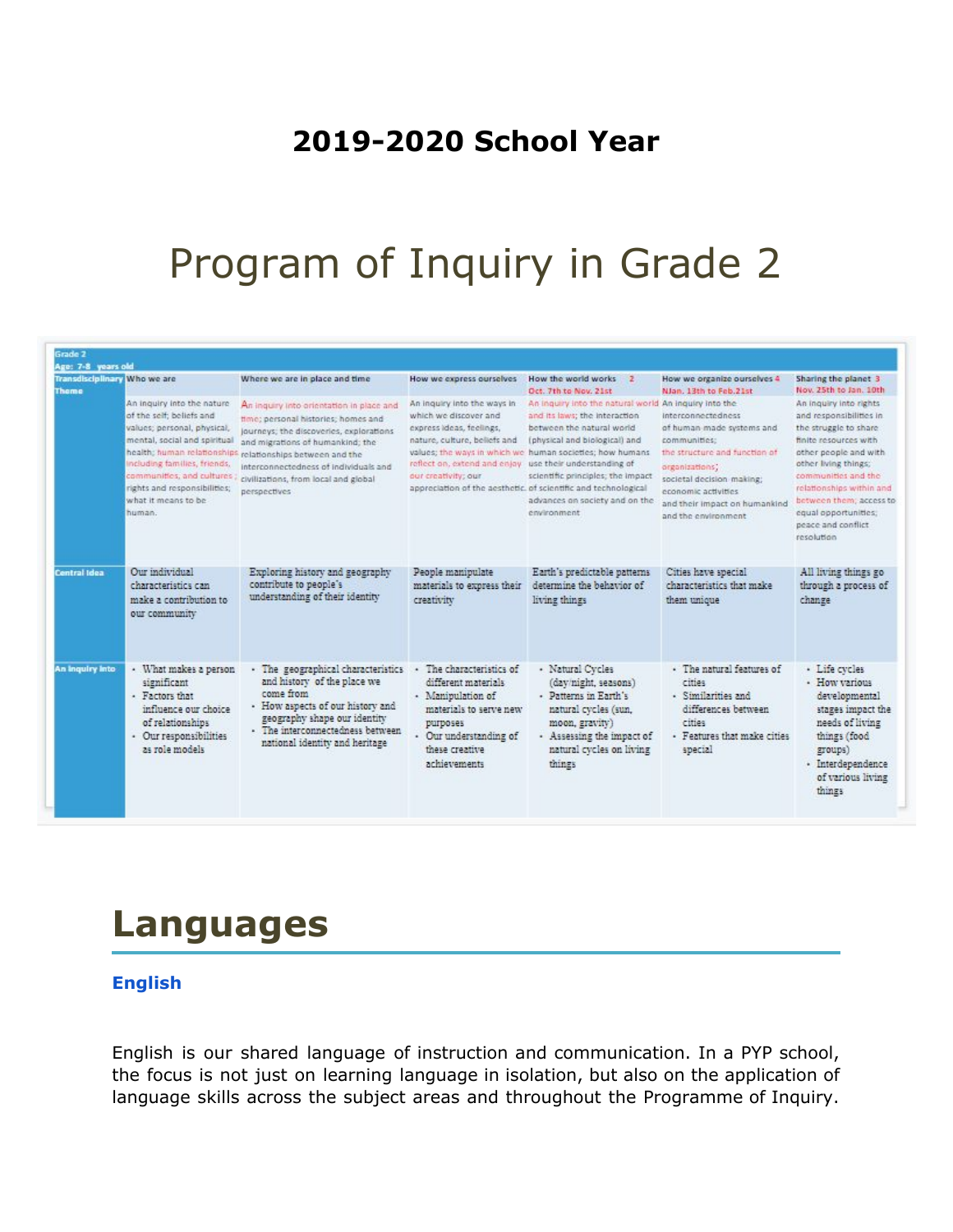Some language skills are taught as 'stand-alone', while other aspects of language are taught within the context of our Units of Inquiry.

Students develop skills and understandings across the different areas of language learning.

#### **Reading:**

- Read grade level texts with fluency and expression for different purposes
- Use prior knowledge to understand the text
- Identify the main idea of a text by asking questions, making predictions and restating facts with details
- Analyze texts by making good connections and reasonable inferences
- Identify the point of view of the speaker and suggest alternative perspectives

#### **Writing:**

- Identify the topic, purpose, audience and form for writing
- Create a well-developed paragraph following the writing process and using the proper writing conventions
- Spell unfamiliar words by using phonetic decoding
- Use legible handwriting to present the written work

#### **Listening and Speaking:**

- Listen and speak for different purposes
- Communicate ideas and information orally in a clear and coherent way
- Listen to a set of instructions and follow them properly
- Participate actively in class discussion and learning engagements

#### **Viewing and Presenting:**

- Identify the purpose and audience of media texts
- View visual information, ask relevant questions and discuss possible meaning
- Relate to different media texts using personal experiences and connections to the world
- Make informal presentations using clear tone of voice, good posture and eye contact with the audience

#### **Arabic**

مع نهاية العام الدّراسيّ، سيكون المتعلّم قادرًا على: - الإصغاء إلى التّعلیمات والمستندات وإنجاز المطلوب منه. - النّعرّف إلى فنون أدبيّة (القصّة، الوصف، الشّريط المصوّر والرّسالة...) وقراءة نصوص مرتبطة بها قراءة نراعي معاییر القراءة الصّحیحة. وقراءة قصص حرّة والاستماع إلیها بهدف الاستمتاع. - فهم النّصوص فهمًا مجملًا ومفصّلًا. – التّعبير شفهيًّا وكتابيًّا بلغة فصحى وصولًا إلى صياغة جمل متر ابطة مستخدمًا أدوات الرّ بط المناسبة. - تطبيق القواعد اللّغويّة والإملائيّة المقرّرة للصّفّ الثّاني.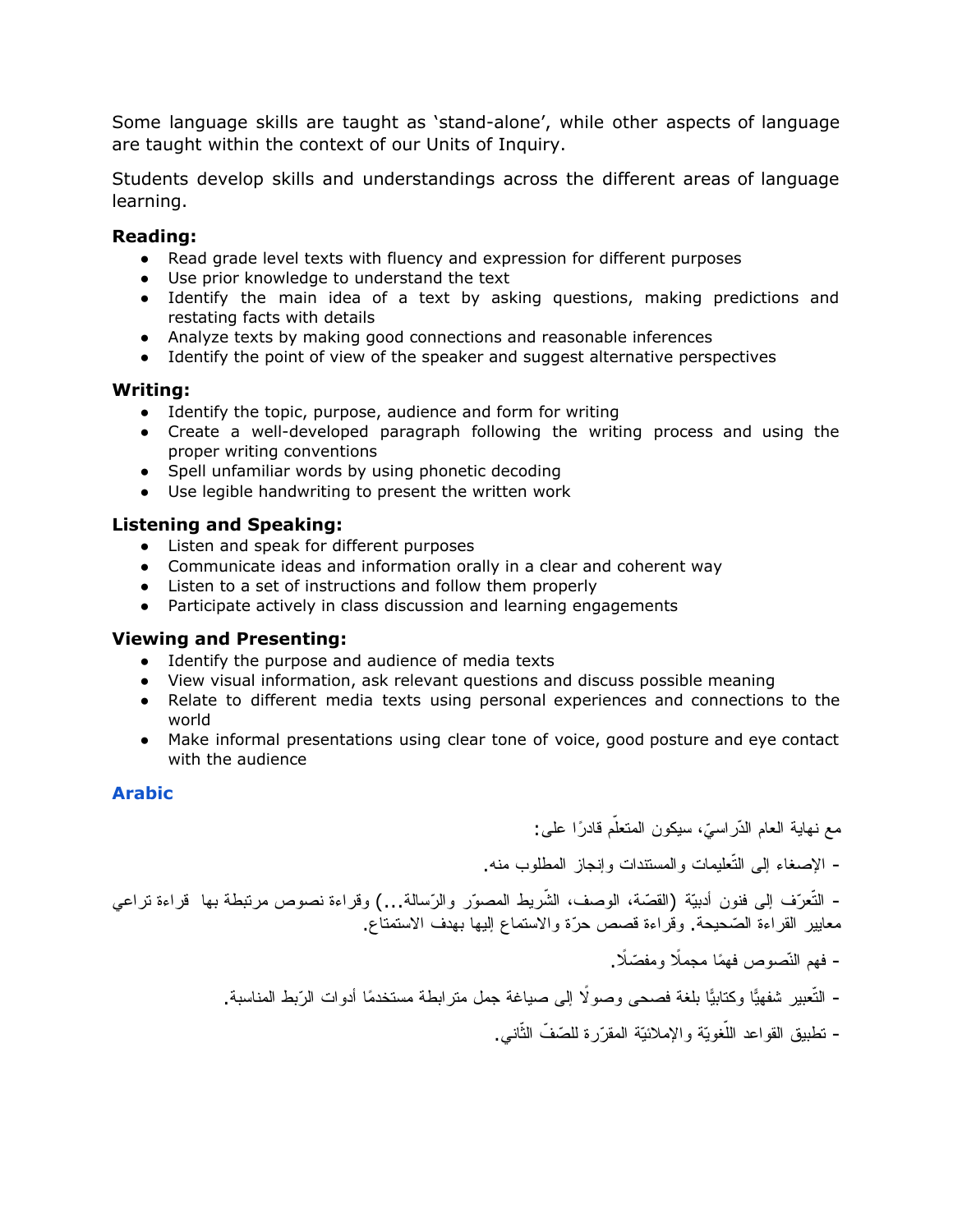#### **French as an Additional Language**

The aim of the program is to offer students a valuable educational experience and the opportunity to develop a basic usable command of the French language that can be expanded through further study or contact with French-speaking people.

The students will respond to simple questions and commands using the vocabulary, grammar and language conventions. They will demonstrate an understanding of simple oral texts and presentations.

Their learning will be assessed through different forms of evaluation.

### **Mathematics**

The aim of our Mathematics Programme is to develop students into confident mathematical thinkers, who demonstrate a sound knowledge of the subject and show the ability to creatively apply it to solve problems in many ways.

In Mathematics students will be working on a variety of tasks in various different flexible groupings, in order to challenge and support all students, regardless of their level of competency or experience.

#### **The different Math strands are:**

#### **Data Handling:**

- Collect, organize data and display it using tally charts, concrete graphs, pictographs, simple bar graphs and other graphic organizers, with labels ordered properly along the horizontal axis
- Read and describe data presented in tally charts. concrete graphs, pictographs and other graphic organizers

#### **Measurement**

- Estimate, measure and record length, mass, time using standard and nonstandard units
- Compare, describe and order events using attributes measured in standard and nonstandard units

#### **Shape and Space**

- Identify common two dimensional and three dimensional figures
- Sort and classify 2D and 3D shapes based on their geometric properties
- Compose and decompose common two and three dimensional figures
- Describe and represent the relative location of objects using positional language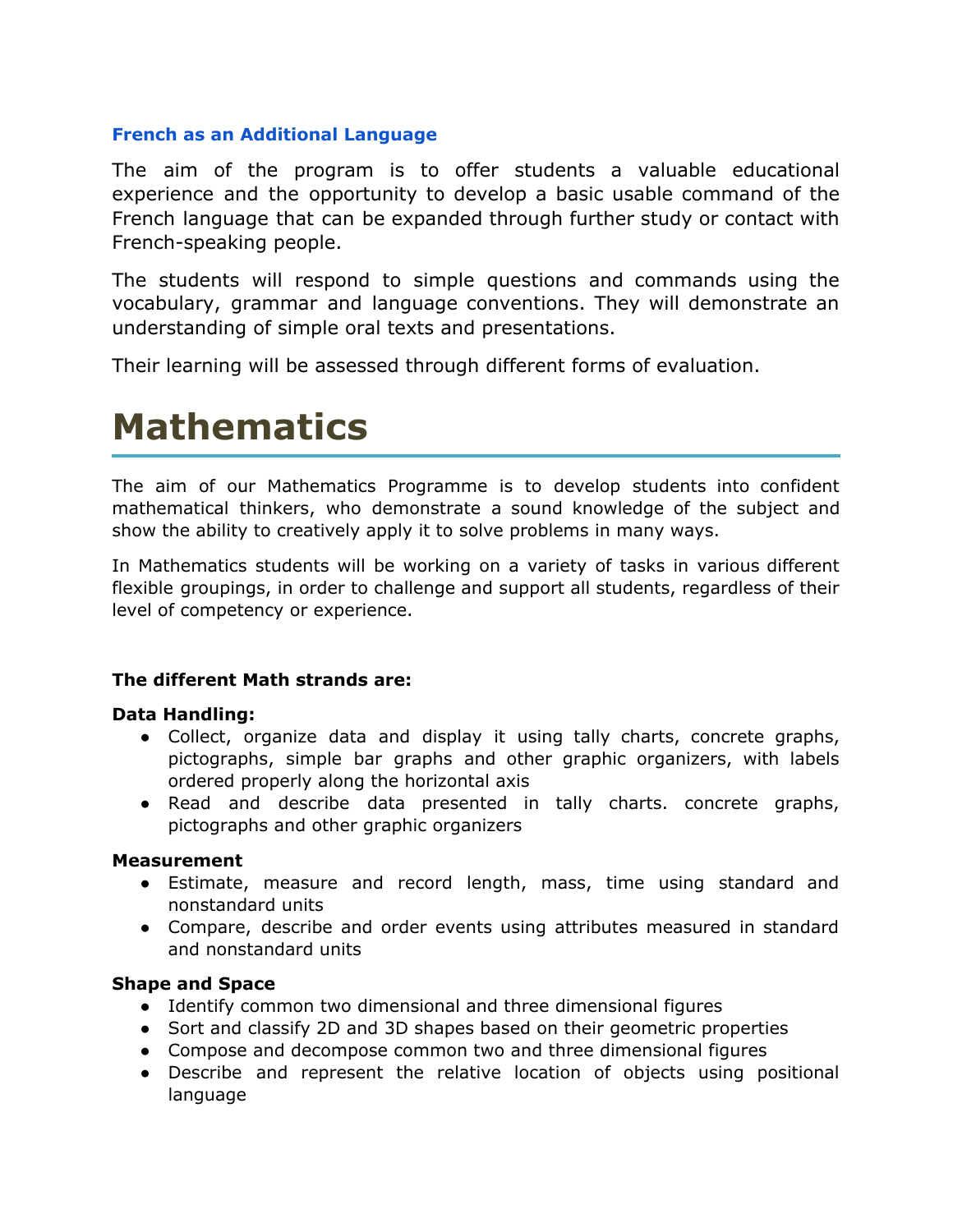#### **Pattern and Function**

● Identify, describe, extend and create repeating patterns, growing patterns and shrinking patterns

#### **Number**

- Read, represent, compare and order whole numbers to 999.
- Count forward and backward to 100, using multiple numbers as starting points
- Add and subtract one and two digit number facts with and without regrouping using different strategies
- Solve simple and multi word problems and show their thinking

### **Science**

"In the PYP, science is viewed as the exploration of the biological, chemical and physical aspects of the natural world, and the relationship between them….It encourages curiosity and ingenuity and enables the student to develop an understanding of the world. Reflection on scientific knowledge also helps students to develop a sense of responsibility regarding the impact of their actions on themselves, others and the world…. ." (Making the PYP Happen, 2009, p. 93)

Science does not appear as a standalone on the student's timetable; rather, it is embedded within the units of inquiry. The **knowledge** component of **science** in the **PYP** is arranged into four elements: living things, Earth and space, materials and matter, and forces and energy.

| <b>Unit of Inquiry</b>         | <b>Science Strand</b>                                               |
|--------------------------------|---------------------------------------------------------------------|
| Who we are                     |                                                                     |
| Where we are in place and time |                                                                     |
| How the world works            | Earth and space (focus on day/night<br>and seasons)                 |
| How we organize ourselves      |                                                                     |
| Sharing the Planet             | Living things (focus on animals, plants,<br>and growth)             |
| How we express ourselves       | Materials and matter (focus on<br>properties and uses of materials) |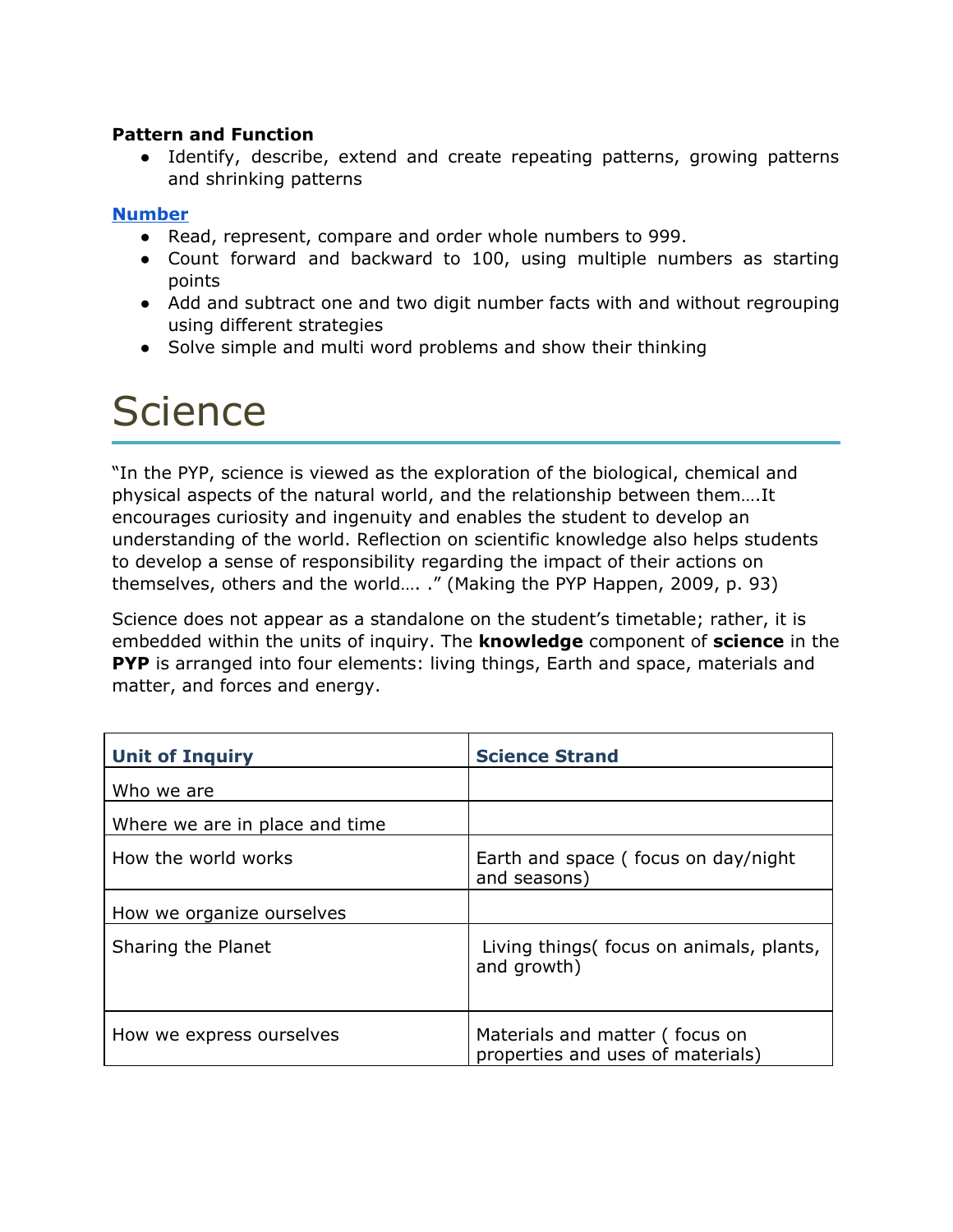To ensure that students are well informed and confident, the following science skills are tackled throughout the academic year. Students will be able to:

- Observe carefully in order to gather data
- use a variety of instruments and tools to measure data accurately
- use scientific vocabulary to explain their observations and experiences
- identify or generate a question or problem to be explored
- plan and carry out systematic investigations, manipulating variables as necessary
- make and test predictions
- interpret and evaluate data gathered in order to draw conclusions
- consider scientific models and applications of these models including their limitations

# Social Studies

"In the PYP, social studies is viewed as the study of people in relation to their past, their present and their future, their environment and their society. Social studies encourages curiosity, and develops an understanding of a rapidly changing world. Through social studies, students develop an understanding of their personal and cultural identities. They develop the skills and knowledge needed to participate actively in their classroom, their community, and the world: to understand themselves in relation to their communities." (Making the PYP Happen, 2009, p. 103)

Social studies does not appear as a standalone on the student's timetable; rather, it is embedded within the units of inquiry. The **knowledge** component of **social studies** in the **PYP** is arranged into five elements: human systems and economic activities, social organizations and culture, continuity and change through time, human and natural environments, and resources and the environment.

| <b>Unit of Inquiry</b>         | <b>Social Studies Strand</b>                                              |
|--------------------------------|---------------------------------------------------------------------------|
| Who we are                     | Social organizations and culture (focus<br>on identity and relationships) |
| Where we are in place and time | Continuity and change through time (<br>focus on history)                 |
|                                | Human and natural environments<br>(focus on geography)                    |
| How the world works            | Human and natural environments<br>(focus on geography)                    |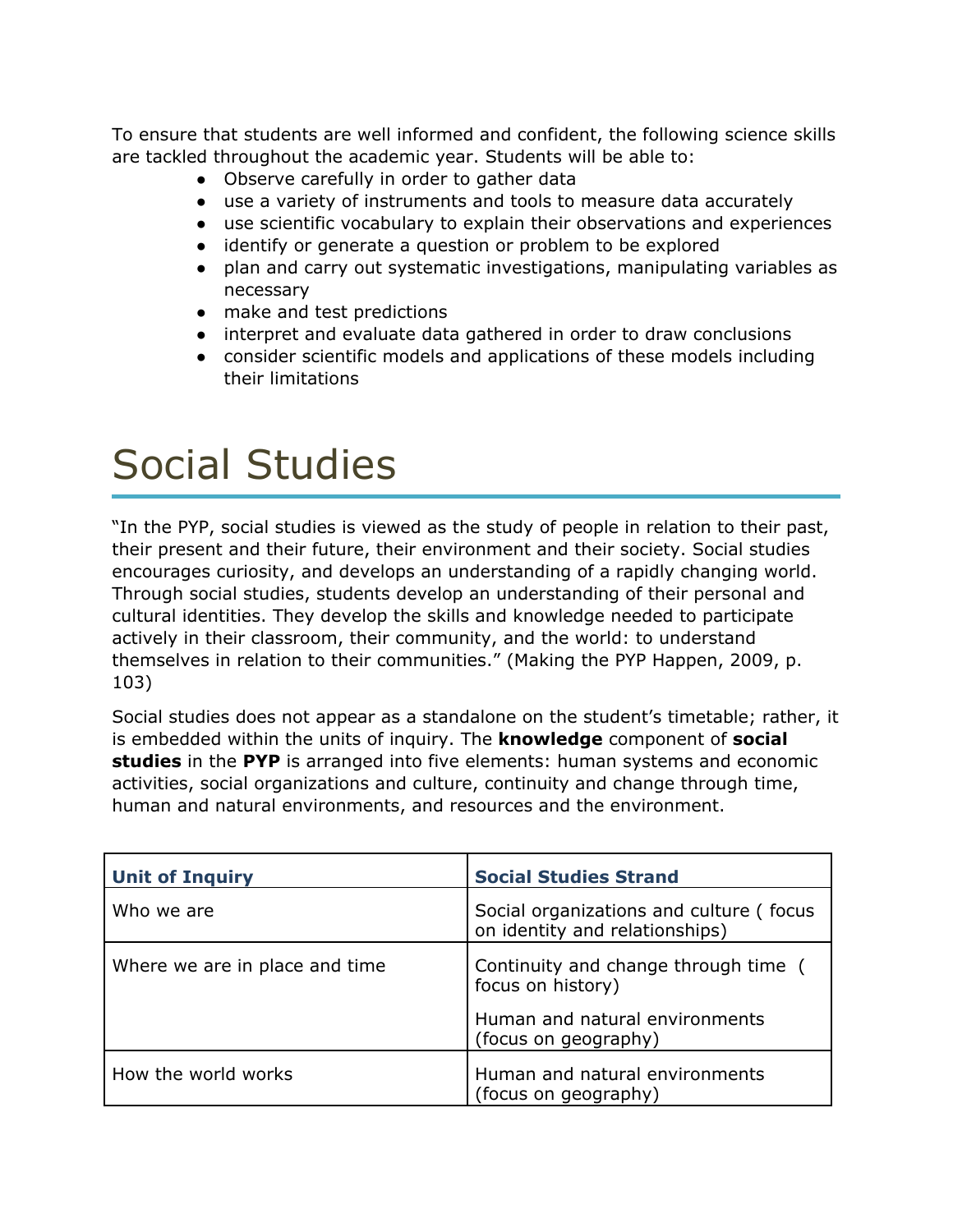| How we organize ourselves | Social organizations and culture<br>(focus<br>on distinctive features that give a place<br>its identity; networks) |
|---------------------------|--------------------------------------------------------------------------------------------------------------------|
| Sharing the Planet        |                                                                                                                    |
| How we express ourselves  | Social organizations and culture(focus<br>on artifacts)                                                            |

To ensure that students are well informed and confident, the following social studies skills are tackled throughout the academic year. Students will be able to:

- formulate and ask questions about the past, the future, places and society
- use and analyze evidence from a variety of historical, geographical and societal sources
- orientate in relation to place and time
- identify roles, rights and responsibilities in society
- assess the accuracy, validity, and possible bias of sources

## Arts

One way to foster the development of the whole child is by learning about and through the Arts. It promotes creativity, critical thinking, problem-solving skills and social interactions. Through our Arts Programme, students develop appreciation, empathy and Learner Profile attributes such as being a communicator and a risk-taker.

#### **Visual Art units in Grade 2 include:**

- Engage students in making 2D and 3D art projects.
- Explore the art work of prominent Lebanese and international artists.
- Identify the elements and principles of art (line, shapes, color, movement …).
- Collage, drawing and painting.

#### **Music units in Grade 2 include:**

- Singing with awareness of the musical elements as: Tempo duration
- Perform percussion instruments
- Develop an awareness and appreciation of music from different cultures.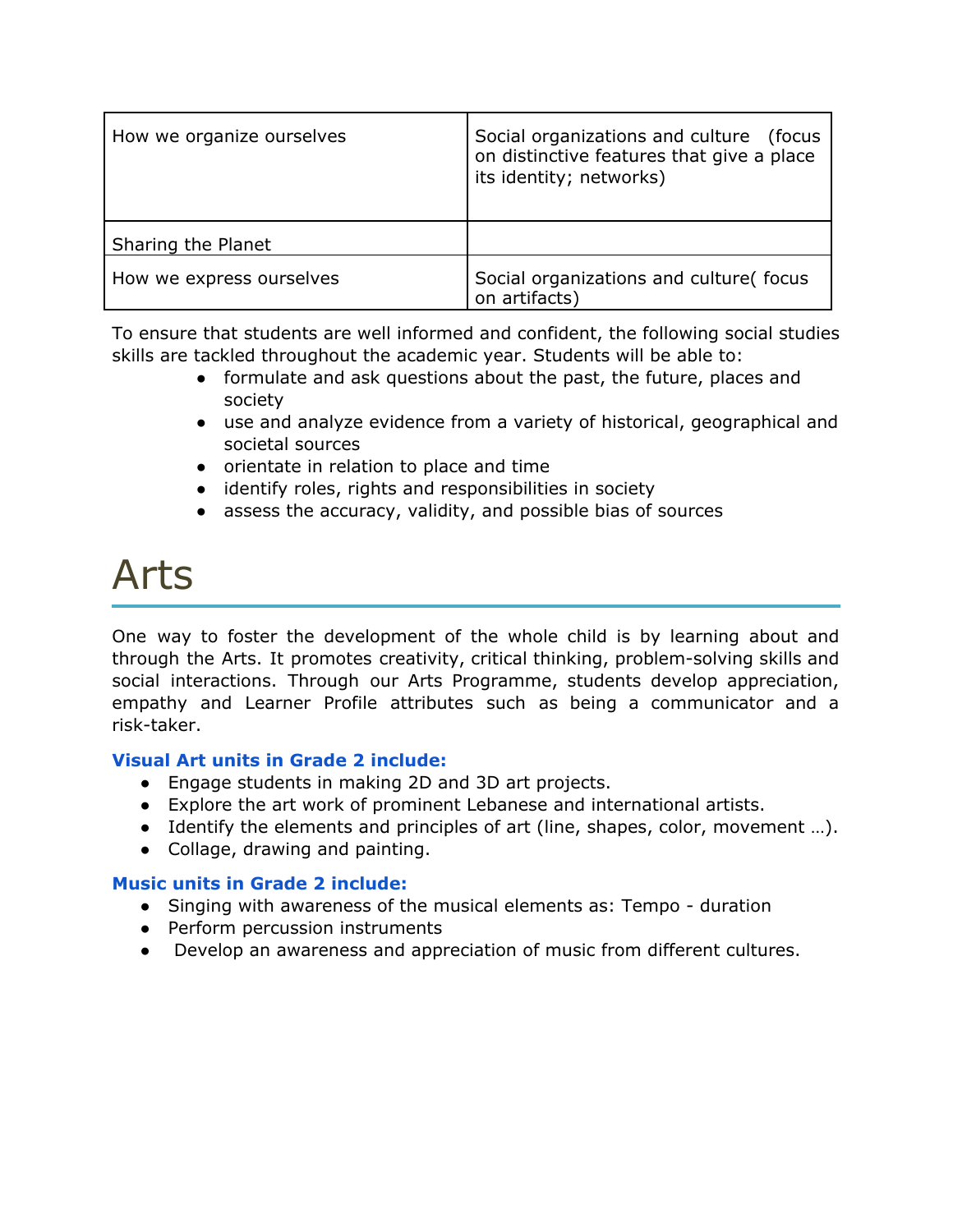## Personal Social and Physical Education

#### **Personal and Social Education**

As twenty-first century learners, students need to develop as autonomous and responsible people who take responsibility for their learning and their wellbeing be it physical, emotional, spiritual or social. All areas of the PYP curriculum address personal and social education and hence it is the shared responsibility of *all* teachers at the Elementary School to develop this aspect of the learner's education. Students are encouraged to develop positive attitudes and behaviors in order to meet challenges, make healthy lifestyle choices, and become lifelong learners.

#### **Physical Education**

Learners recognize the importance of being physically active, making healthy food choices, and maintaining good hygiene in the development of well-being. They explore, use and adapt a range of fundamental movement skills in different physical activities and are aware of how the body's capacity for movement develops as it grows. Learners understand how movements can be linked to create sequences and that these sequences can be created to convey meaning. They understand their personal responsibilities to themselves and others in relation to safety practices

#### **PE units in Grade 2 include:**

- Individual Pursuits (Locomotor Skills, Track And Field Running, Throwing and Jumping)
- Health Related Fitness (Healthy eating and personal safety and injury prevention)
- Movement Composition (Gymnastics, Rhythmic Movement Skills: Line Dance, Musical Game, and Creative)
- Adventure challenge (Group Challenge Games)

# Information and Communication Technology (ICT)

We recognize the pivotal role that information and communication technology (ICT) plays in the educational process. Most of the time, technology is integrated through all curriculum areas to make learning more authentic. A variety of multimedia resources such as laptops, tablets … is used to equip students with the necessary skills and knowledge that they need as twenty- first century learners. To provide